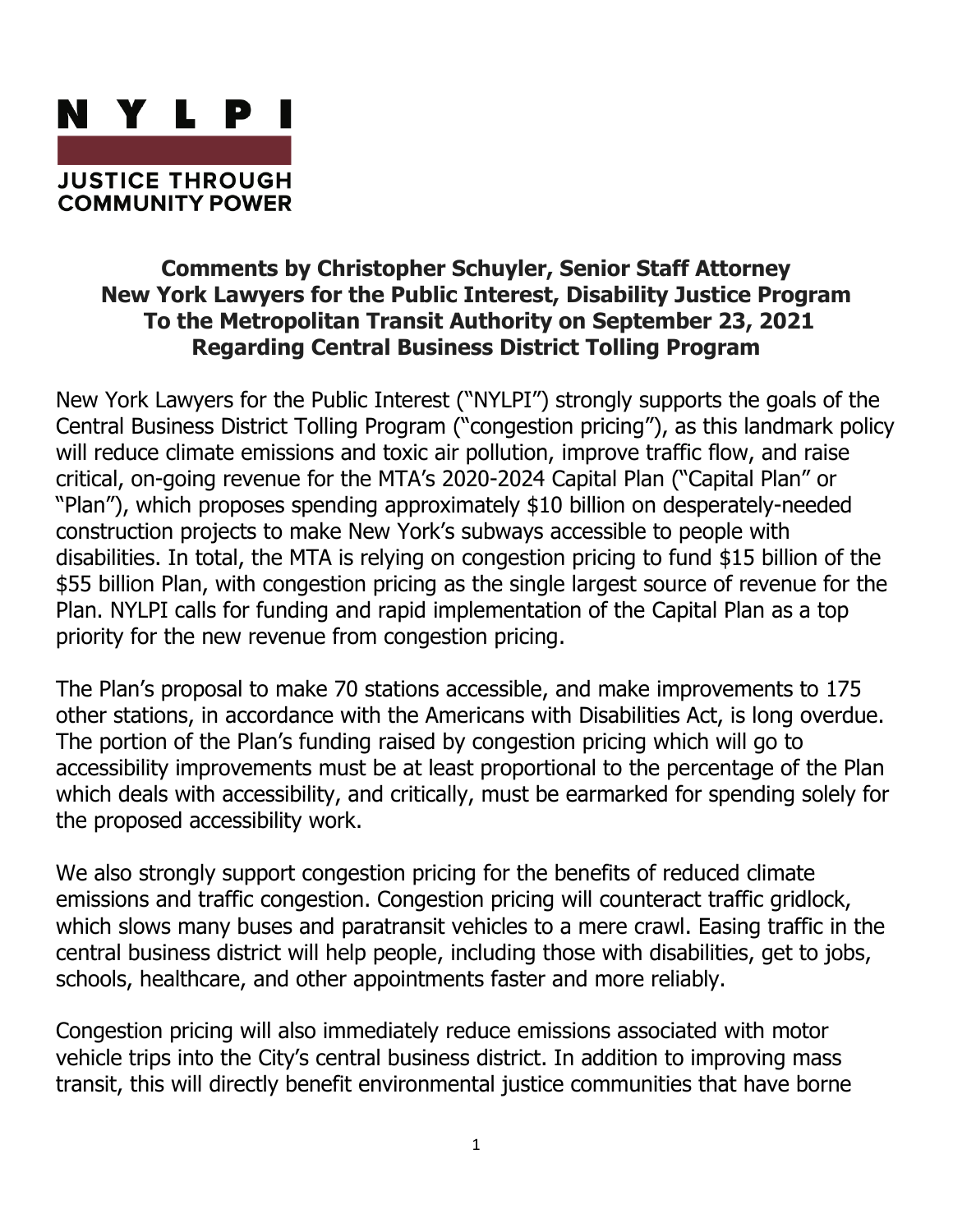cumulative pollution burdens and negative health impacts from the discriminatory siting of highways and other fossil fuel infrastructure.

Notably, the MTA must clarify how exemptions to congestion pricing will impact specific populations, particularly New Yorkers with disabilities who may be exempted from congestion fees. What groups are captured by the phrase "qualifying vehicles transporting people with disabilities"? At a minimum, it must include all types of Access-A-Ride vehicles, Office for People with Developmental Disabilities vehicles, wheelchair accessible cabs, wheelchair accessible for-hire vehicles, private vehicles owned and operated by people with disabilities, and other private vehicles used to transport people with disabilities.

After making both exemptions and funding priorities transparent, the rapid implementation of congestion pricing should be an urgent priority. Time is money: delayed money will have less value as it covers the inflated costs of labor, materials, and equipment. Moreover, with subway ridership remaining well below pre-pandemic levels, this is an ideal time to complete large construction projects while inconveniencing relatively low numbers of riders. Finally, the sooner congestion pricing takes effect, the sooner New Yorkers will benefit from reduced emissions and gridlock.

Thank you.

**Christopher Schuyler, Senior Staff Attorney New York Lawyers for the Public Interest 151 West 30th Street, 11th floor New York, NY 10001 cschuyler@NYLPI.org (212) 244-4664**

## About New York Lawyers for the Public Interest

For over 40 years, NYLPI has been a leading civil rights and legal services advocate for New Yorkers marginalized by race, poverty, disability, and immigration status. Through our community lawyering model, we bridge the gap between traditional civil legal services and civil rights, building strength and capacity for both individual solutions and long-term impact. Our work integrates the power of individual representation, impact litigation, organizing, and policy campaigns. Guided by the priorities of our communities, we strive to achieve equality of opportunity and self-determination for people with disabilities, secure environmental justice for low-income communities of color, create equal access to health care, ensure immigrant opportunity, and strengthen local nonprofits.